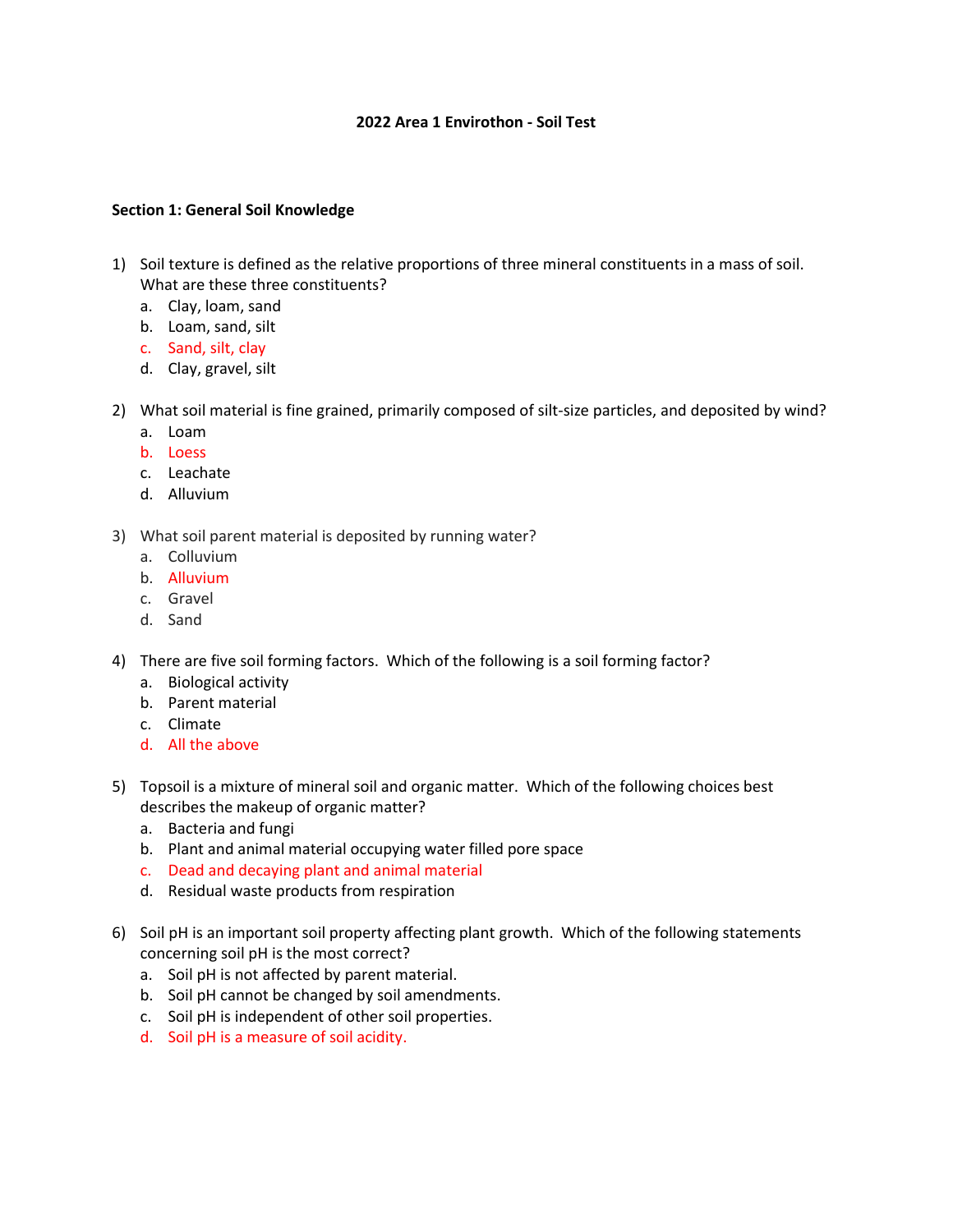- 7) Soil pH is expressed on a scale of  $0 14$ . Soil pH affects the plant availability of nutrients within the soil. Most field crops are best suited to a pH range of:
	- a. 2.0 3.0
	- b.  $4.0 5.0$
	- c. 6.0 7.0
	- d. 8.0 9.0
- 8) Wetlands are an integral part of the natural landscape. Wetlands can filter out pollutants as well as retain water, which helps to prevent flooding. It is estimated that Ohio has lost more than 90% of its original wetlands. Poorly drained soils with low oxygen conditions due to saturation are found in wetlands. What are these soils referred to as?
	- a. Hydraulic soils
	- b. Hydric soils
	- c. Griffinitic soils
	- d. Hydroponic soils
- 9) Inherent soil properties are properties that are not easily changed. Human use and management of the soil has little to no impact on these soil properties. Which of the following is an example of an inherent soil property?
	- a. Organic matter
	- b. Bulk density
	- c. Texture
	- d. Structure
- 10) On April 27, 1935, Congress passed Public Law 74-46, in which it recognized that "the wastage of soil and moisture resources on farm, grazing, and forest lands . . . is a menace to the national welfare," and it directed the Secretary of Agriculture to establish the Soil Conservation Service (SCS) as a permanent agency in the USDA. In 1994, Congress changed the SCS's name to the NRCS to better reflect the broadened scope of the agency's concerns.

NRCS stands for the:

- a. Natural Recreation Creation Service
- b. Natural Resources Conservation Service
- c. National Resources Control Service
- d. National Railroad Construction Service
- 11) What is the natural soil process, which humans can accelerate, that is the main reason the NRCS exists today?
	- a. Erosion
	- b. Plate tectonics
	- c. Flooding
	- d. Acid rain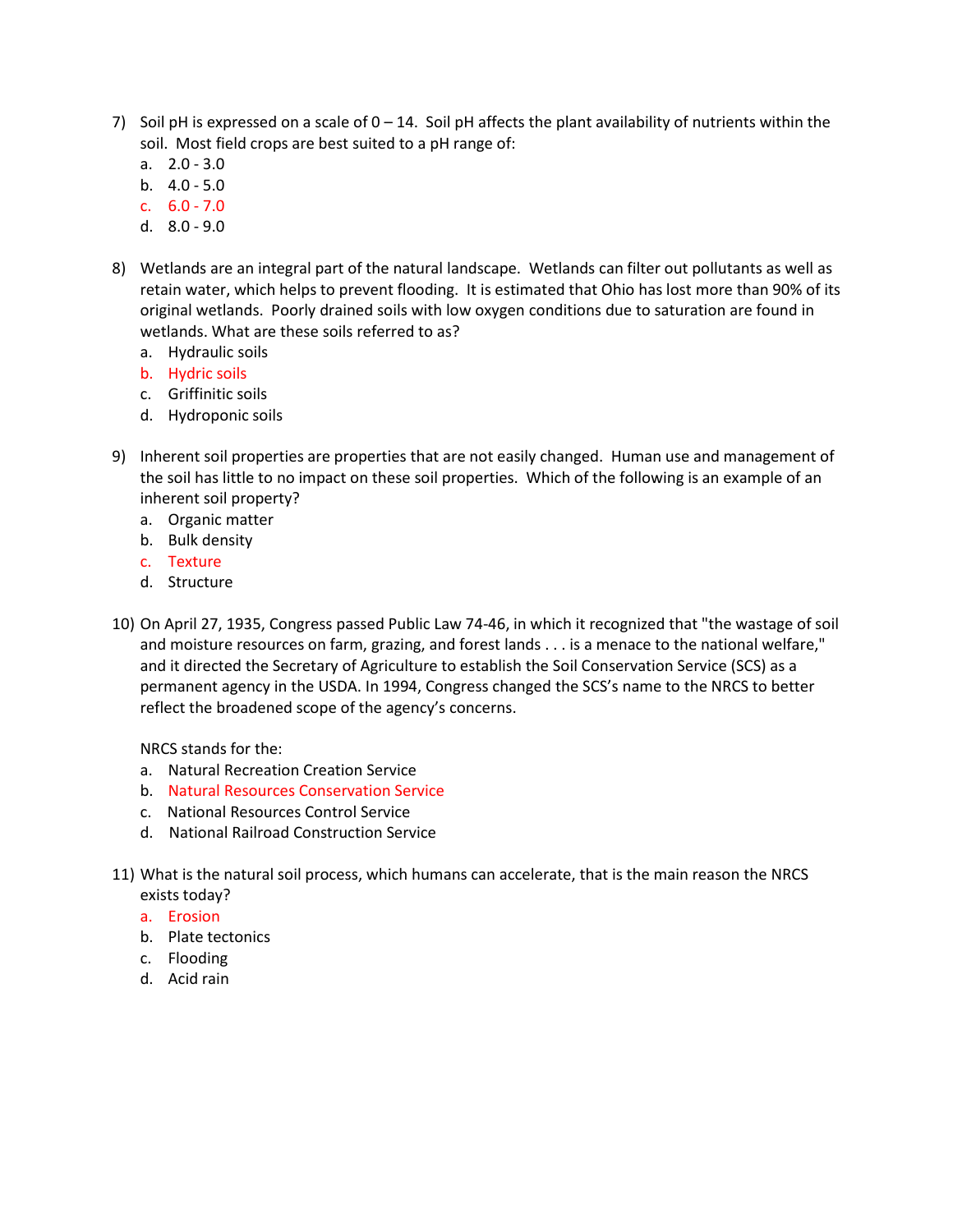- 12) In Ohio, non-point source pollution plays a significant role in the water quality of the state's lakes and streams. Nutrient runoff, particularly phosphorus, has been identified as a culprit for nutrient loading in these waters. Conservation practices can help to reduce the amount of runoff from agricultural fields. Which of the following practices will help reduce soil erosion and nutrient runoff?
	- a. Filter strips
	- b. Cover crops
	- c. Residue and tillage management
	- d. All the above
- 13) Soil health is defined as the continued capacity of soil to function as a vital living ecosystem that sustains plants, animals, and humans. Key principles that lead to improved soil health are:
	- Maximize soil cover (keep more residue on the soil surface)
	- Minimize soil disturbance (disturbance can be physical, chemical, and biological)
	- Maximize living roots (keep growing crops in the soil as much as possible)
	- Maximize biodiversity (use crop rotations and diverse cover crops)

Which of the following choices would be an indication of a healthy soil when a test pit is dug:

- a. Redoximorphic features
- b. Earthworm burrows throughout the soil profile
- c. Fragipan
- d. The "A" horizon is thin/shallow
- 14) A well-designed soil health management system includes a variety of conservation practices. Which of the following practices do not specifically help maximize soil cover?
	- a. Residue and tillage management
	- b. Nutrient management
	- c. Prescribed grazing
	- d. Cover crops
- 15) Building site development soil interpretations rate soils for their suitability and identify limitations concerning many different potential land uses. Limitation rating classes include "not limited", "somewhat limited", and "very limited". Which statement best describes a rating of "very limited"?
	- a. It is impossible to construct a building on this soil.
	- b. This soil is well suited to building construction.
	- c. It is possible to construct a building on this soil, but only with major reclamation, special design, and expensive installation.
	- d. Building construction on this soil is expected to result in good performance and very low maintenance.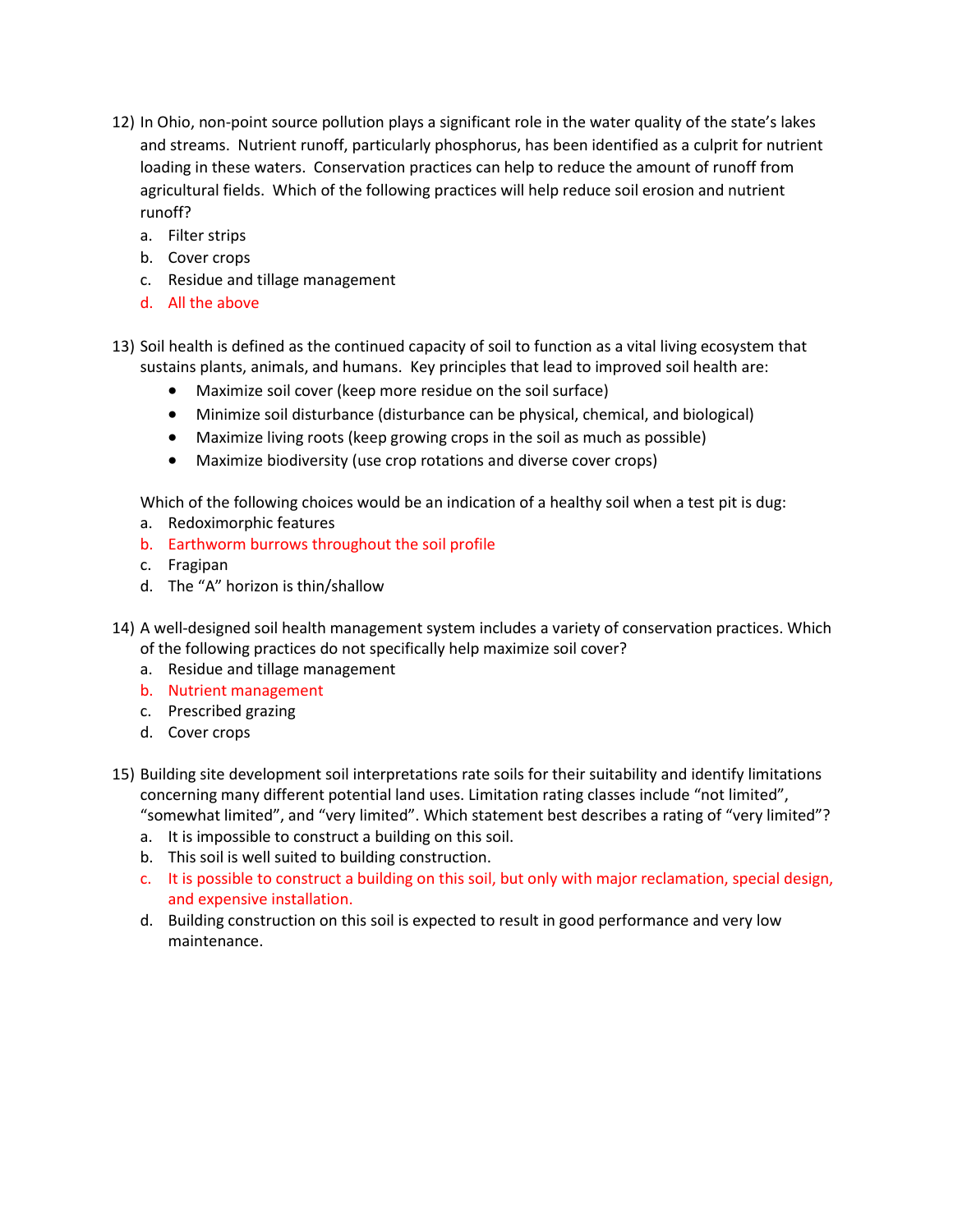## **Section 2: Soil Survey, Site, and Current Issue**

16) Which of the following soil map units constitutes 40.0 acres on this site?

- a. Bo (Bono silty clay)
- b. Lc (Latty silty clay, till substratum, 0-1% slope)
- c. To (Toledo silty clay, 0-1% slopes)
- d. NpA (Nappanee silty clay loam, 0-3% slopes)
- 17) Parent material influences many soil properties, and this information can be useful in making land use decisions. To (Toledo silty clay, 0-1% slopes) formed from what type of parent material?
	- a. Clayey glaciolacustrine deposits
	- b. Glacial drift
	- c. Sandy outwash
	- d. Loess
- 18) You are planning to build a solar array using a soil-based anchor system. Choosing the most appropriate site for construction is very important. Which of these soil limiting features (rating reasons) is listed for every soil map unit on this site?
	- a. Steel corrosion
	- b. Depth to saturated zone
	- c. Ponding
	- d. Slope
- 19) Sewage treatment systems are important for both rural and urban communities. Which soil is least limited for this waste management use?
	- a. Tp (Toledo silty clay, 0-1% slopes, flooded)
	- b. To (Toledo silty clay, 0-1% slopes)
	- c. Npa (Nappanee silty clay loam, 0-3% slopes)
	- d. All soils on this site are rated as "Very Limited" for this use
- 20) The application of manure and disposal of food processing waste on cropland is a common practice in this area of the state. For NpA (Nappanee silty clay loam, 0-3% slopes), what are the two most severely rated soil limiting features (rating reasons)?
	- a. Leaching, Slow water movement
	- b. Too acid, Depth to saturated zone
	- c. Too acid, Leaching
	- d. Depth to saturated zone, Slow water movement
- 21) Planting trees that are not adapted to the soil conditions of a site can result in poor growth or seedling failure. Which of the following trees is recommended as a tree to manage for To (Toledo silty clay, 0-1% slopes)?
	- a. Red maple
	- b. Northern red oak
	- c. Eastern white pine
	- d. Black cherry